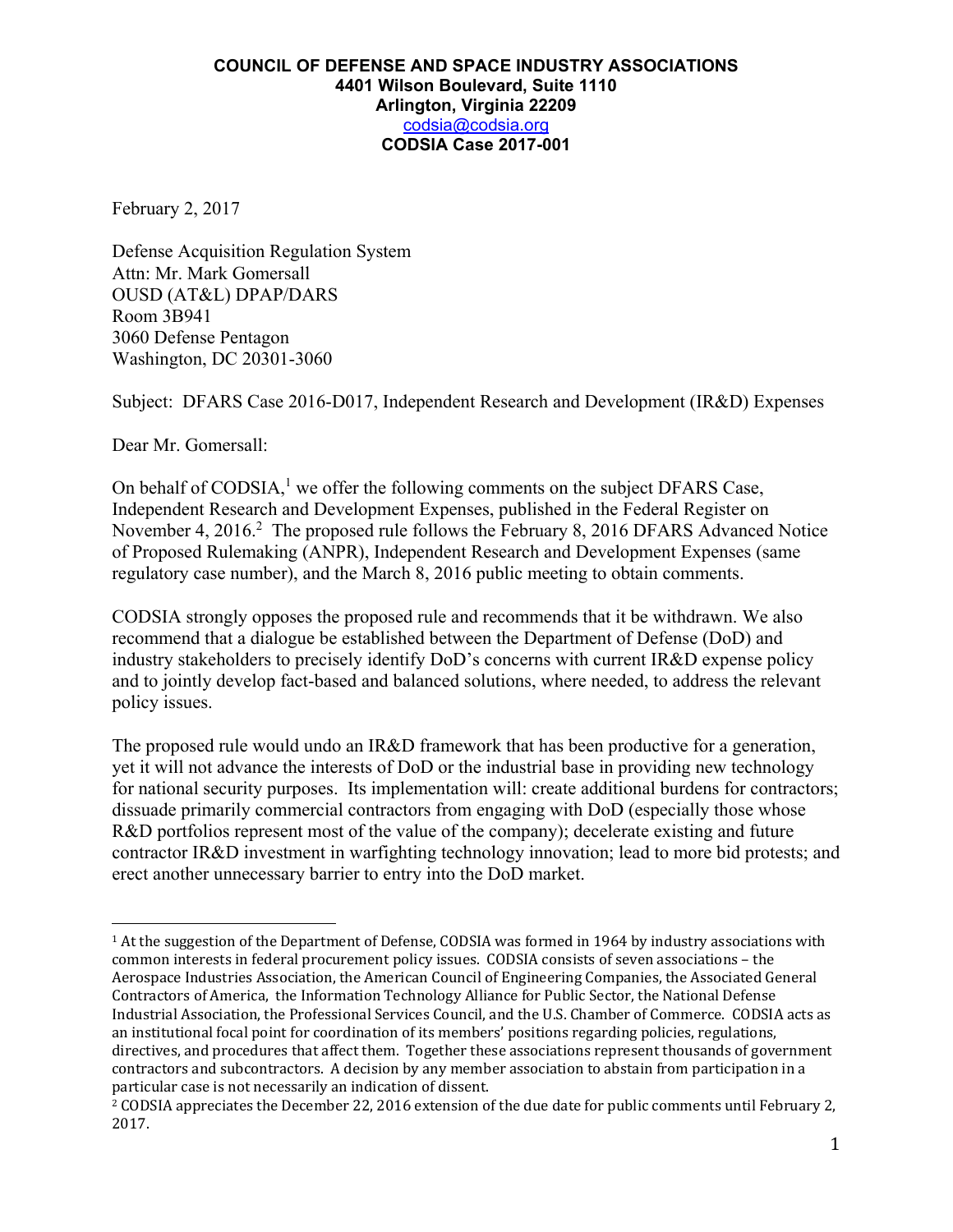## **Introduction**

The proposed rule is the latest iteration in a series of DoD policies on IR&D issued since 2011, including regulations and Better Buying Power (BBP) guidance, much of which overlaps. However, none of them have provided a cogent rationale on the need for the new policy.

In a public meeting on the ANPR hosted by DoD on March 8,  $2016<sup>3</sup>$  and then in CODSIA comments submitted on April 8, 2016 in response to the ANPR, we voiced strong opposition to the policy approach proposed in the ANPR and urged that it be withdrawn. We also recommended that any subsequent policy development be deferred until such time as DoD could articulate the problem it was trying to solve.<sup>4</sup> In lengthy written comments, CODSIA and others asserted that the approach envisioned in the ANPR violated the governing statute, deviated radically and unnecessarily from IR&D allowable cost laws and regulations, and contradicted the stated purpose of all of the BBP memos; namely, to encourage the defense industrial base to invest in and develop new technology. We make those same assertions with respect to this proposed rule.

To facilitate your review, our comments are organized as follows:

- 1. Rule & Executive Summary;
- 2. Policy and Cost Accounting Framework;
- 3. Specific Comments;
- 4. Regulatory & Administrative Requirements; and
- 5. Conclusion.

## **1. Rule & Executive Summary**

As a threshold matter, we note that, on November 4, 2016, contemporaneously with this proposed rule, DoD promulgated a final rule in an IR&D sister case creating a new technical interchange process.<sup>5</sup> On November  $15<sup>th</sup>$ , CODSIA wrote and requested that the technical interchange rules be suspended until DoD responded to an extensive slate of industry concerns that, we believe, were not addressed in the final rule. Our letter also requested that guidance to contracting officers (COs) be issued to clarify how industry and DoD personnel were to manage the technical interchange process or, in the alternative, to phase in the required compliance over a 6 to 12-month period to avoid the risk of costs being found unallowable by auditors in the future as a result of unnecessarily hasty implementation. We also posed a series of important questions, the answers to which would help guide our further comments on subsequent

<sup>&</sup>lt;sup>3</sup> *See* NDIA and AIA presentations dated March 3, 2016.

<sup>&</sup>lt;sup>4</sup> CODSIA letter, April 8, 2016, Subject: DFARS Case 2016-D017, Independent Research and Development (IR&D) Expenses.

<sup>&</sup>lt;sup>5</sup> DFARS Case 2016-D002, Enhancing the Effectiveness of Independent Research and Development (IR&D) -Final Rules published in the *Federal Register*, Vol. 81, No. 214, November 4, 2016, at pages 78008-78011.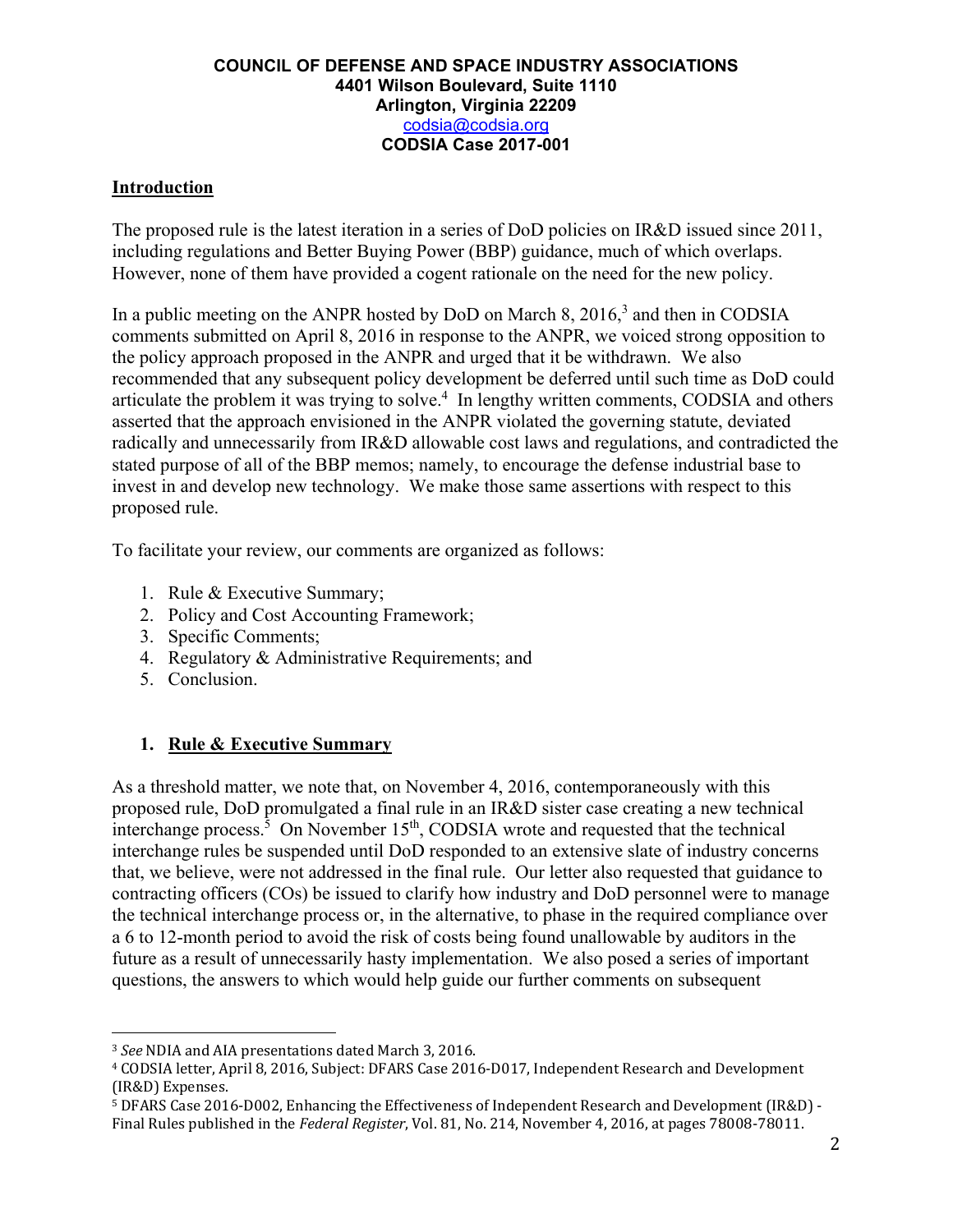rulemaking.<sup>6</sup> While DoD has not responded to those questions as of the date of these comments, we appreciate that DoD issued a Class Deviation<sup>7</sup> on December 1, 2016. While the deviation did not suspend the rule, nor provide for permanent relief from a burdensome review process, it authorized COs to consider contractor fiscal year (FY) 2017 IR&D costs allowable if the technical interchange was conducted "sometime during" the contractor's FY 2017, rather than "before" contractor FY17 IR&D costs were generated.

Because DoD has published the proposed rule without addressing any of industry's prior comments, we continue to be concerned that DoD is changing the existing IR&D paradigm without substantive consultation with the industrial base. CODSIA thus opposes the subject proposed rule for the following reasons:

- a. The proposed rule is contrary to Congressional intent and conflicts with the statutory and regulatory IR&D cost allowability framework.
- b. The proposed rule will create unnecessary, complex and expensive pre-award process problems and post-award administrative and oversight burdens.
- c. The proposed rule will discourage industry IR&D investment and derail the business models that have been erected to align with the existing IR&D policy.
- a. Statutory Conflicts

 

CODSIA notes that the recent enactment of Section 824, *Treatment of Independent Research and Development Costs on Certain Contracts***,** of the FY 2017 National Defense Authorization Act (NDAA) makes some changes to the existing IR&D and Bid & Proposal (B&P) Cost allowability frameworks and calls for new regulations to be prospectively applied after October 1, 2017. There is no way to accurately predict whether and how any new regulations to implement the changes will impact the existing IR&D regulations, so these comments will consider the regulatory structure as it currently exists, but will acknowledge, where necessary, any changes directed by Section 824 that would otherwise negate any of the points made in these comments.

Notwithstanding Section 824, the older version of the statute<sup>8</sup> unambiguously reflected the intent to align IR&D investments with DoD technology requirements, enumerated in subsection (g):

<sup>&</sup>lt;sup>6</sup> CODSIA Letter, Request to Suspend DFARS Case 2016-D002, Enhancing the Effectiveness of Independent Research and Development (IR&D), November 15, 2016. Those questions are repeated, infra, at 10-12. <sup>7</sup> DPAP Class Deviation, DARS Tracking Number 2017-00002, Enhancing the Effectiveness of IR&D, December

<sup>1, 2016,</sup> available at: http://www.acq.osd.mil/dpap/policy/policyvault/CD\_2017\_00002\_enhancing\_effectiveness\_of\_IRAD-

updated.pdf.

<sup>&</sup>lt;sup>8</sup> Generally cited as 10 U.S.C. 2372. Independent research and Bid and Proposal Costs; payments to contractors.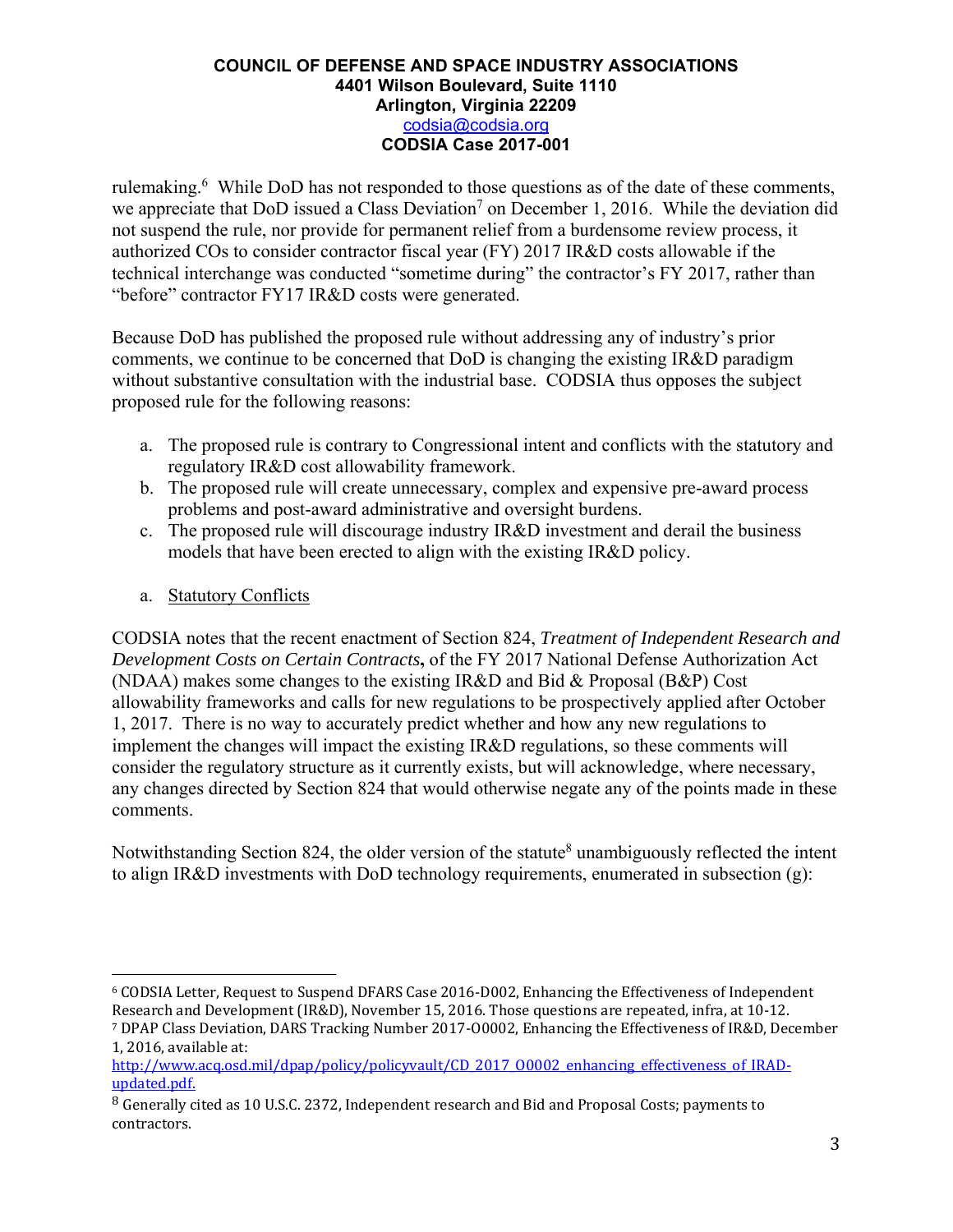"…The regulations under subsection (a) shall encourage contractors to engage in research and development activities of potential interest to the Department of Defense, including activities intended to accomplish any of the following:

**(1)** Enabling superior performance of future United States weapon systems and components.

**(2)** Reducing acquisition costs and life-cycle costs of military systems.

**(3)** Strengthening the defense industrial base and the technology base of the United States.

**(4)** Enhancing the industrial competitiveness of the United States.

**(5)** Promoting the development of technologies identified as critical under section 2506 of this title.

**(6)** Increasing the development and promotion of efficient and effective applications of dual-use technologies.

**(7)** Providing efficient and effective technologies for achieving such environmental benefits as improved environmental data gathering, environmental cleanup and restoration, pollution reduction in manufacturing, environmental conservation, and environmentally safe management of facilities."9

Section 824 no longer contains subsection (g), although CODSIA has no reason to believe that DoD has completely divorced themselves from such general intent language by enacting Section 824, nor is it clear that any new regulations might or might not include a restatement of DoD interests in encouraging contractor investments as a policy matter, as set forth in former subsection (g).

Most importantly, both the legacy version of the statute and the newly enacted version of the statute limit DoD intrusion into contractor decision-making on IR&D as follows:

Regulations prescribed pursuant to subsection (c) may not include provisions that would infringe on the independence of a contractor to choose which technologies to pursue in its independent research and development program…."10 (See also the extended statutory language directly below)

The recently enacted statute now additionally qualifies contractor independence as follows:

"…if the chief executive officer of the contractor determines that expenditures will advance the needs of the Department of Defense for future technology and advanced capability as transmitted pursuant to subsection  $(c)(3)(A)$ ."<sup>11</sup>

 $9$  Formerly 10 U.S.C. 2372(g), Encouragement of Certain Contractor Activities

<sup>&</sup>lt;sup>10</sup> Formerly 10 U.S.C. 2372(f), Independent research and Bid and Proposal Costs; payments to contractors, Limitations on regulations

<sup>&</sup>lt;sup>11</sup> Revised as 10 U.S.C. 2372(d), Limitations on Regulations, by FY 2017 NDAA Section 824, Treatment of independent research and development costs on certain contracts, enacted December 23, 2016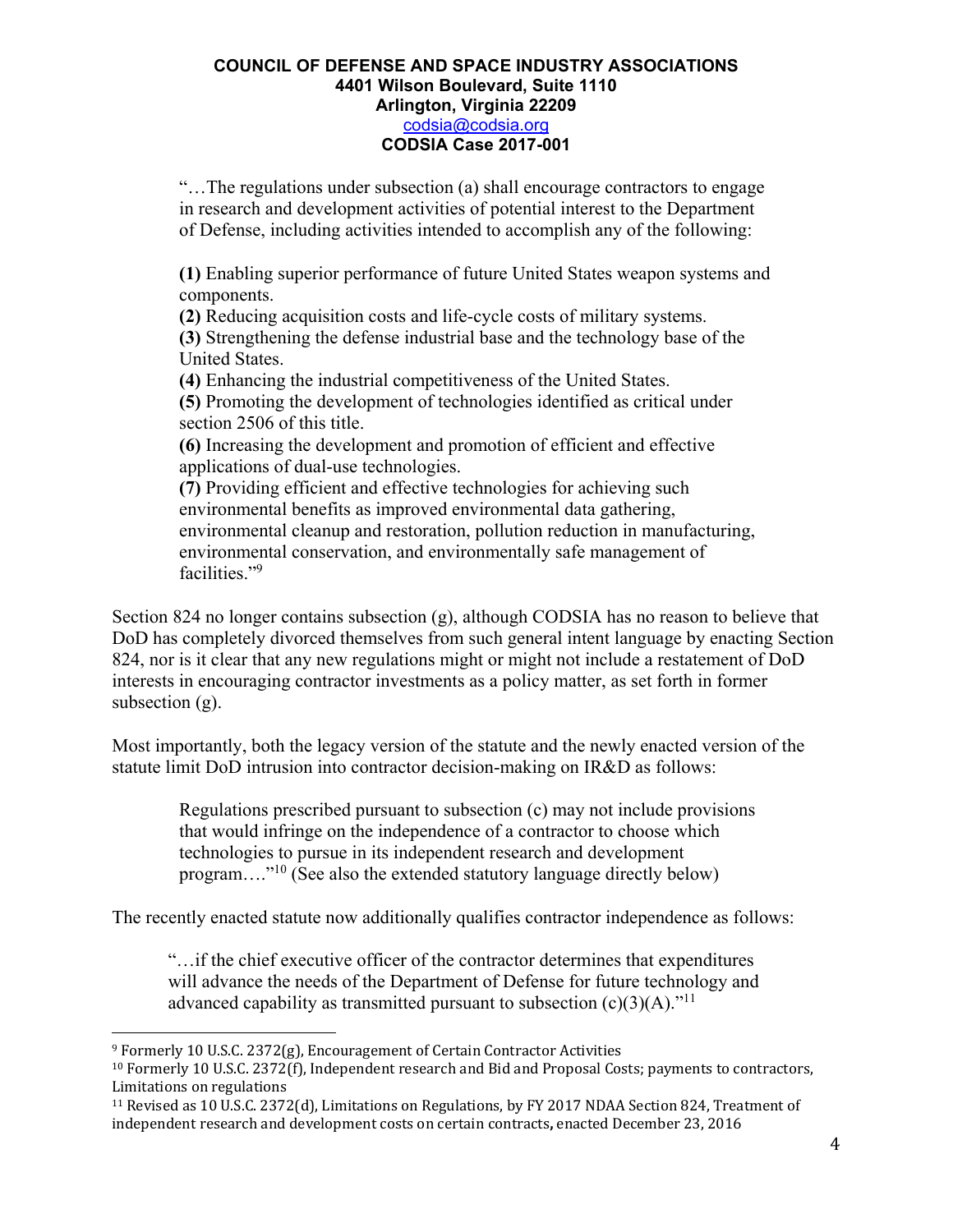While the statutory reference to subsection  $(c)(3)(A)$  on transmission methodology is confusing, we do not believe that the added contractor duty to make such determinations in any way changes the fundamental statutory limit on DoD regulation of contractor IR&D investments. We therefore view the proposed DFARS rule as an infringement on contractor independence and discretion on IR&D investment strategy in violation of the statute because it adds a step to the procurement process designed to penalize or limit industry from offering products or solutions which have IR&D expense in their genealogy.

## b. Complex Procedures

For practical purposes, there is no way to implement a new price proposal evaluation factor in new solicitation requirements without adding confusion and procurement lead-time to the competitive source selection process. The new process also makes inevitable bid protests challenging the validity of a subjectively derived upward adjustment based on "future" IR&D investments. Significantly, DoD supported legislation to cure what it believed to be a growing 'protest culture' in DoD procurement; ironically, this rule will create completely new grounds for protests.

As set forth in the rule summary:

"DoD is proposing to amend the Defense Federal Acquisition Regulation Supplement (DFARS) to ensure that substantial future independent research and development expenses, as a means to reduce evaluated bid prices in competitive source selections, are evaluated in a uniform way during competitive source selections."

Furthermore, the Background statement accompanying the rule states:

"As expressed in the 'Implementation Directive for Better Buying Power 3.0— Achieving Dominant Capabilities through Technical Excellence and Innovation,' dated April 9, 2015, the Under Secretary of Defense for Acquisition, Technology, and Logistics *noted a concern* (italics added) when 'promised future IRAD [independent research and development] expenditures are used to substantially reduce the bid price on competitive procurements. In these cases, development price proposals are reduced by using a separate source of government funding (allowable IRAD overhead expenses spread across the total business) to gain a price advantage in a specific competitive bid. This is not the intended purpose of making IRAD an allowable cost."

The rule posits that proposals for specific MDAPs and MAIS procurements for development efforts require a price evaluation adjustment factor be added to the vendor's proposed cost/price to make up for an amount deemed by a DoD contracting officer to reflect future IR&D investments. DoD believes that the adjustment is necessary to offset artificial reductions to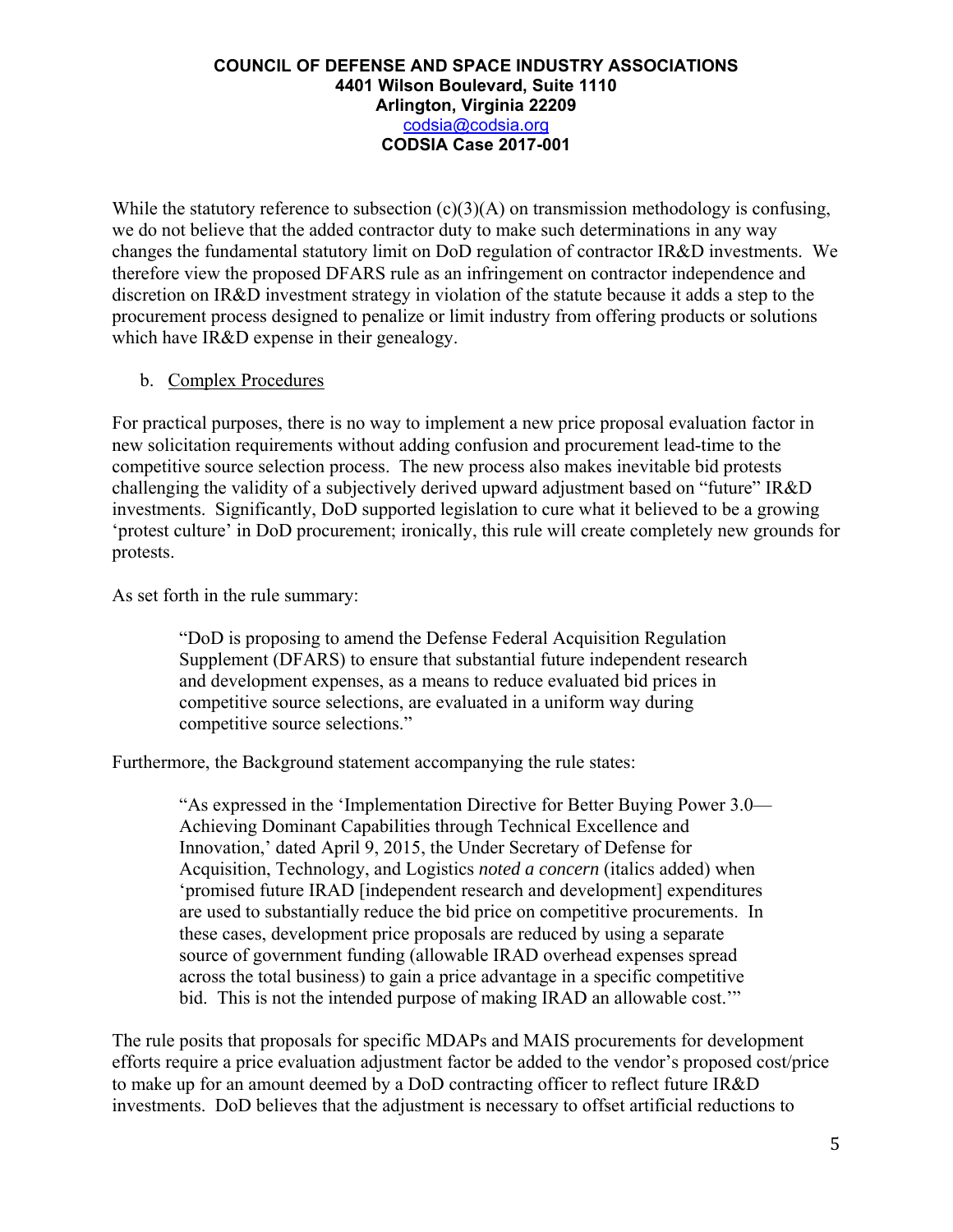industry cost/price proposals used to unfairly skew competitions and to also prevent what DoD perceives as industry 'double-dipping' on its IR&D allowable costs.

Among other things, the inference is that a competitor will have an unfair advantage by investing in IR&D that DoD may choose at some future time to develop further and which may (or may not) have application to efforts required in a specific procurement. However, it is just as likely in the MDAP and MAIS ecosystem that many offerors will have a broad spectrum of IR&D projects aimed at various commercial and defense needs, but whose further development is uncertain, and is therefore a risky venture for contractor IR&D investment. In cases where multiple offerors have many IR&D projects in their investment portfolios, and each has equal access to information, it is hard to discern any unfair competitive advantage.

Observers have also concluded from the Background statement that DoD believes that the ability of offerors to submit proposals that subsume or subtract cost elements of reimbursable IR&D from their offer in a competitive source selection (sometimes called concurrent IR&D) must be limited in order to (a) reduce unfair gaming of the proposal evaluation, and (b) allow contracting officers greater ability to "uniformly" evaluate competing price proposals. Yet the process set forth in the proposed rule is not "uniform;" but is actually arbitrary and random. It is fundamentally unclear why DoD would attempt to solve a cost accounting issue by creating new source selection processes.

## c. Discouraging IR&D Investment

Among many other concerns, CODSIA contends that there are two main faults with accepting DoD's rationale for the rule. First, this rule rests on the vague proposition that leveraging IR&Dfunded technology represents an unfair advantage to a contractor presenting an offer on a MDAP or MAIS development contract. As a policy matter, enticing contractors to invest in IR&D, but penalizing that investment by constraining their ability to provide competitive price proposals that take advantage of those investments, is both internally inconsistent, and contrary to the stated goal of using IR&D to fund technology innovation. It follows that, where IR&D investment by certain contractors reduces costs/prices for development efforts that ultimately lead to advances in warfighter capability in production programs, such investment is desirable. A contract for such a follow-on effort would, all things considered, arguably be an equitable and justifiable DoD incentive for such contractor IR&D investment, which values technical innovation and capability, risk reduction and risk mitigation, as well as cost/price, in its discretionary rubric.

Second, because the proposed rule deviates from the long-standing IR&D statutory balance, and conflicts with the policy considerations that frame contractor IR&D practices, it seeks to penalize offerors from benefiting from the fruits of their IR&D investment. Such a tactic will have the unintended consequence of discouraging contractors from strategically investing IR&D funds in innovative technology projects.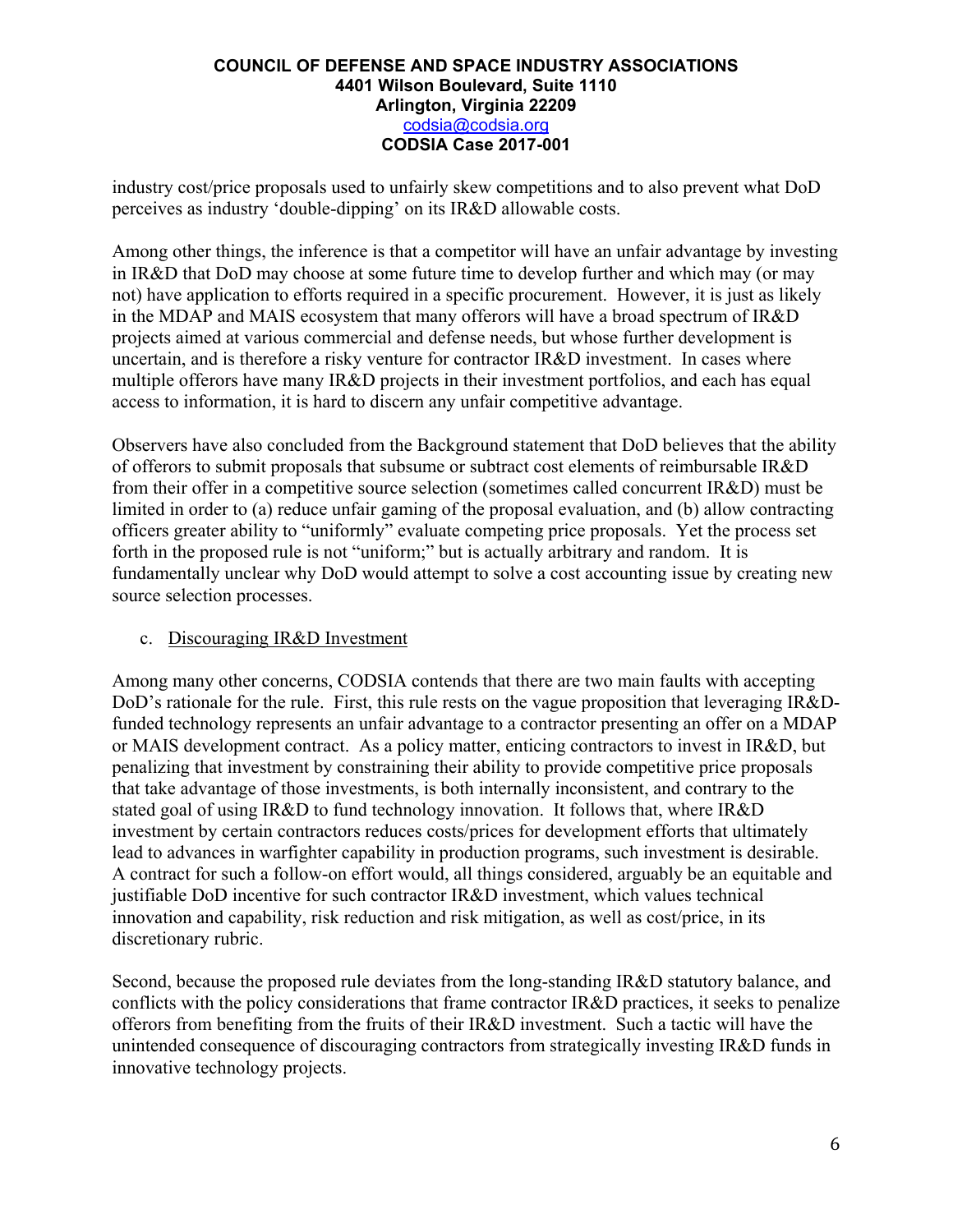CODSIA believes that the current statutory and regulatory framework governing IR&D allowability encourages the defense industry to invest in new technology that brings substantial overall benefit to DoD.

## **2. Policy and Cost Accounting Framework**

By law, regulation and DoD policy, contractor IR&D investments are indirect costs and they are allowable when they meet the requirements of FAR 31.205-18 and DFARS 231.205-18, *Independent Research and Development and Bid and Proposal Costs*. Instructively, the purpose of indirect costs is set forth in the Cost Accounting Standards  $(CAS)^{12}$  as follows:

The purpose of this standard is to require that each type of cost is allocated only once and on only one basis to any contract or other cost objective. The criteria for determining the allocation of costs to a product, contract, or other cost objective should be the same for all similar objectives. Adherence to these cost accounting concepts is necessary to guard against the overcharging of some cost objectives and to prevent double counting. Double counting occurs most commonly when cost items are allocated directly to a cost objective without eliminating like cost items from indirect cost pools which are allocated to that cost objective.<sup>13</sup>

Further, IR&D costs are defined as:

*Independent research and development* means the cost of effort which is neither sponsored by a grant, nor required in the performance of a contract, and which falls within any of the following three areas: (i) Basic and applied research, (ii) Development, and (iii) Systems and other concept formulation studies.<sup>14</sup>

Based on the limits placed on DoD in 10 U.S.C. 2372(f) and as repeated in the August 2015 AT&L White Paper,<sup>15</sup> IR&D costs *are not directed by the government and are identified by individual companies and intended to advance a particular company's ability to develop and deliver superior and more competitive products to the warfighter.* (Emphasis added)

Many academic treatises and federal and private sector studies have articulated the history of IR&D policy.16 It is reasonable to conclude from the history and wealth of documentary

<sup>&</sup>lt;sup>12</sup> Title 48, Chapter 99, Cost Accounting Standards

<sup>13 48</sup> CFR 9904, 402-20, Purpose

<sup>14 48</sup> CFR 9904.420-30, Definitions

<sup>&</sup>lt;sup>15</sup>White Paper, SUBJECT: Enhancing the Effectiveness of Independent Research and Development, Frank Kendall, USD (AT&L), August 26, 2015.

<sup>&</sup>lt;sup>16</sup> *See* Rand Corporation-NDRI Study, R-3649-ACQ, The Defense Department's Support of Industry's Independent Research and Development, 1989; Aerospace Industries Association, Maintaining Technological Leadership, The Critical role of IR&D/B&P, 1989; DoD Directive 2304.1 IR&D and B&P Program 2, May 10, 1999; McKenna/Dentons, IR&D, B&P, Selling and Related Costs under Federal Government Contracts - A Practical Guide, January 9, 2002, Authors: Lemmer, Meagher, Seckman.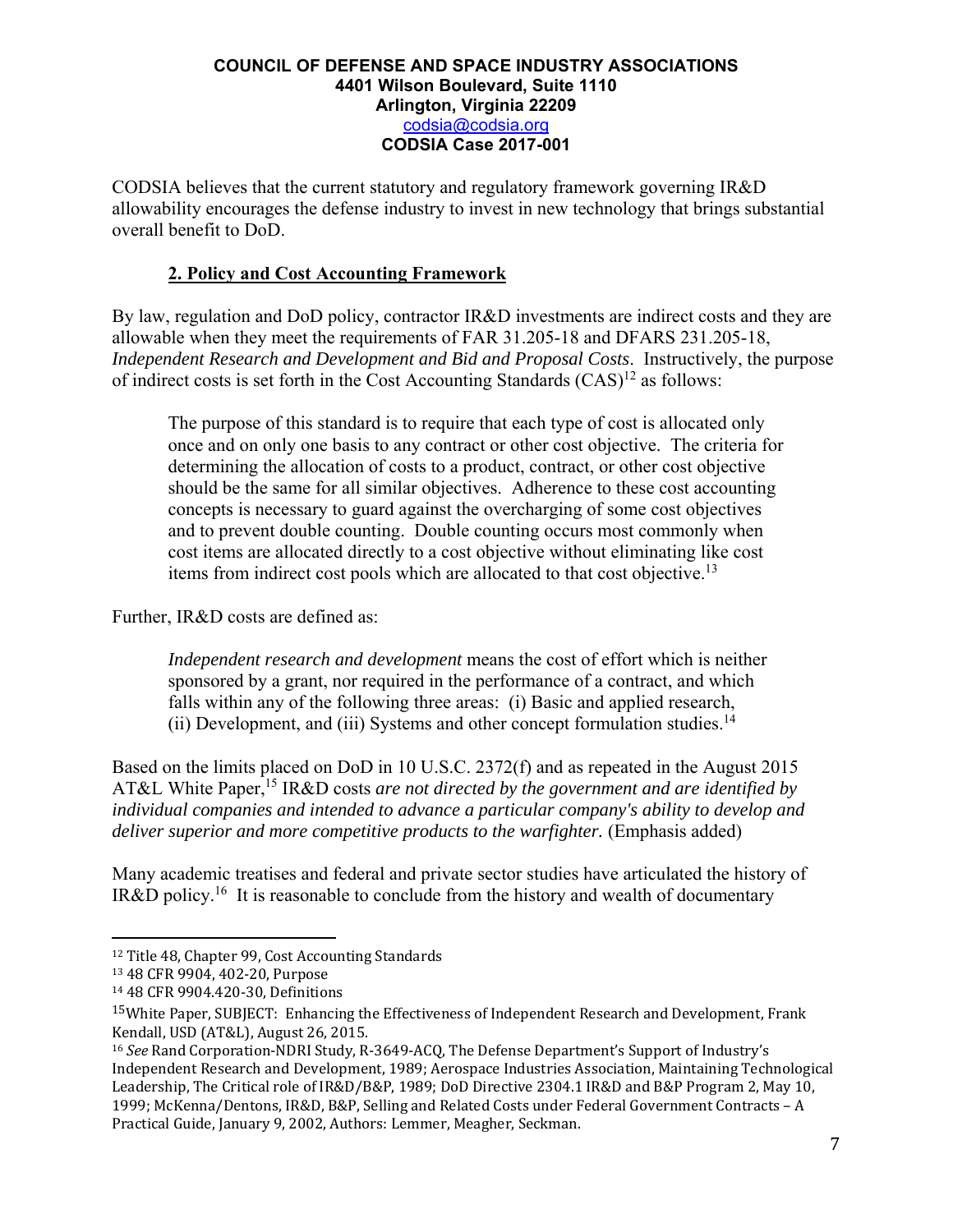evidence that supporting IR&D as a way to incentivize investment by contractors to develop and acquire improved warfighter capabilities has been embraced by the statutes and implemented by DoD regulation. This shared strategic investment policy has led to the most technically advanced military force the world has ever seen, and CODSIA believes it is vital to keeping the nation's technological advantage from waning.

To advance that policy, throughout the 1990s, Congress enacted multiple statutory provisions in Title 10 declaring that contractor IR&D activities were beneficial to the Government, and that DoD regulations implementing the provisions of 10 U.S.C. 2372 should, among other things, (1) encourage contractors to engage in R&D activities of potential interest to the DoD, (2) not infringe on the independence of contractors to choose which technologies to pursue in their IR&D activities, and (3) provide that IR&D costs are allowable as indirect expenses on covered contracts.

The regulations and guidance implementing the statutes incrementally changed many of the rules on the treatment of IR&D and B&P costs in the FAR and DFARS. At the same time, DoD also addressed new data rights regulations (DFARS 252.227) to remove another obstacle to contractor IR&D investment stemming from contractors' concern that IR&D investment could become the basis for government claims to contractor data rights even where technology was developed at private expense. The principle repeatedly articulated by Congress and DoD throughout the '90s was that contractors should use IR&D to develop new military capabilities, invest in dual-use technologies, and expand their businesses beyond traditional military procurement, including investing in IR&D activities to lower the cost and time required for providing any new capabilities. For reasons that are unclear, DoD policy has evolved to view concurrent IR&D as either unfair in the source selection process and/or creating an incentive for industry to abandon existing development projects in favor of improving performance under other non-development contracts.

Aside from the clear intent of Congress and DoD to encourage IR&D, one remaining concern of DoD about the efficacy of IR&D costs, and ancillary to the "double-dipping" argument, was whether, in the context of a specific contract, the acquisition implicitly required costs be expended by contractors for R&D efforts to perform under that contract, and, if so, whether such costs would also be allowable under CAS as indirect IR&D costs. Further, it was unclear whether, if that principle were enforced under CAS, that interpretation would thwart Congressional intent to incentivize contractor use of IR&D and/or negate the DFARS and CAS regulatory frameworks. Early cases held that costs were not indirect IR&D if implicitly required,<sup>17</sup> but more recent holdings have settled the key issues by (1) rejecting the implicitly required theory of indirect costs,<sup>18</sup> and (2) ruling that using IR&D indirect costs as an element of an offeror's price proposal concurrent with its status as an indirect cost was not an unfair

<sup>17</sup> *United States v. Newport News Shipbuilding, Inc.*, 276 F. Supp. 2d 539 (E.D. Va. 2003) 

<sup>18</sup> *ATK Thiokol, Inc. v. United States*, 598 F.3d 1329 (Fed. Cir. 2010)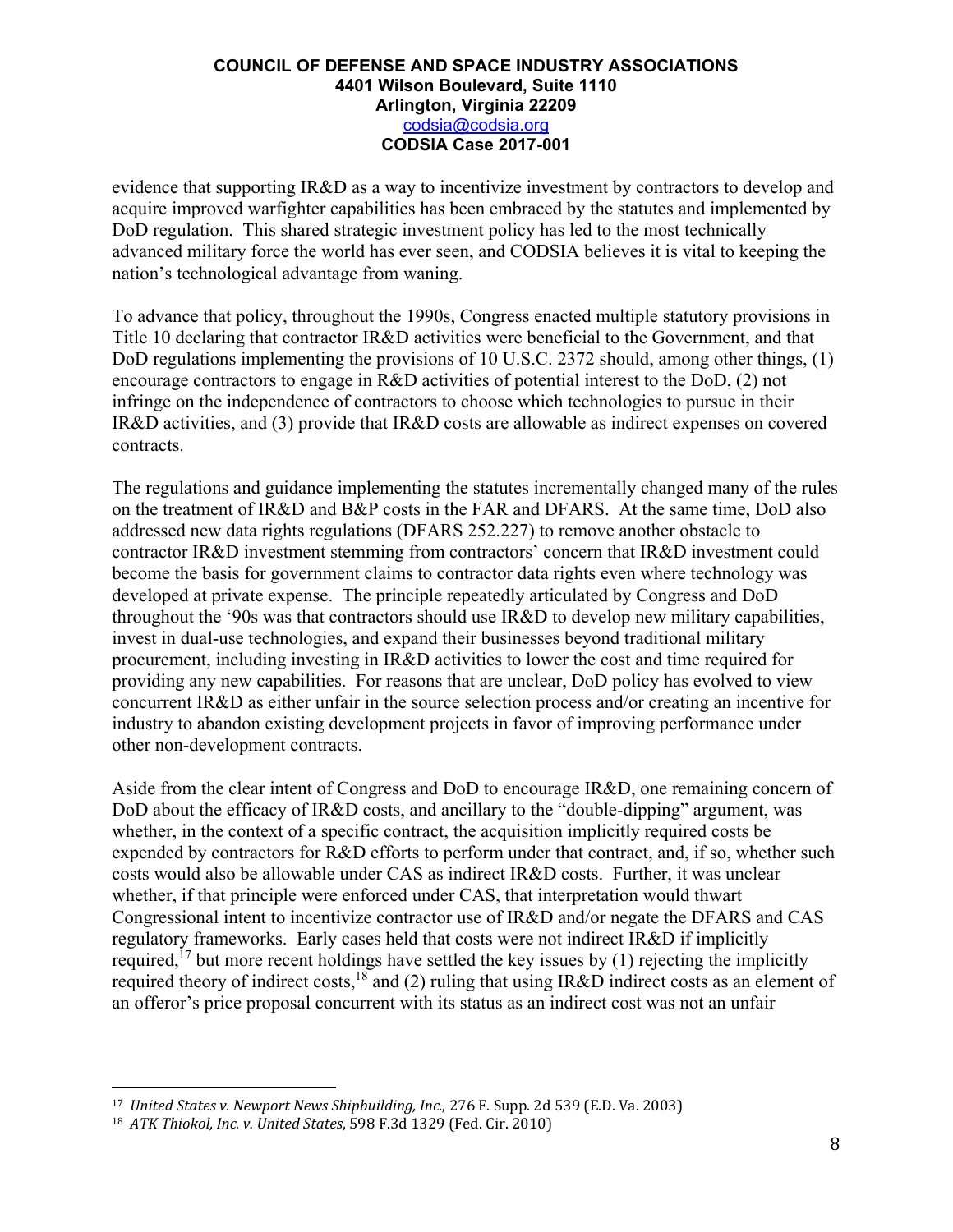advantage in the bidding process and is consistent with the government's intent to support contractor IR&D.<sup>19</sup>

Whether particular research and development costs qualify as indirect IR&D for purposes of government contract accounting is determined by several interrelated regulations. First, section 402 of the Cost Accounting Standards, 48 C.F.R. § 9904.402 ("CAS 402"), defines direct and indirect costs. Second, two parallel regulations determine whether certain costs qualify as IR&D. A provision of the Federal Acquisition Regulation, 48 C.F.R. § 31.205-18 ("FAR 31.205-18"), determines whether particular costs are allowable IR&D charges. A provision of the Cost Accounting Standards, 48 C.F.R. § 9904.420 ("CAS 420"), determines whether those costs are allocable to the particular contract in question. Both the FAR and the CAS define IR&D as excluding costs that are "required in the performance of a contract." FAR 31.205-18(a); CAS 420-30(a)(6).<sup>20</sup>

Ultimately, the Court's *ATK* decision held that "required in the performance of a contract" only meant direct costs and rejected the government's narrow policy arguments. Notably, in addition to the technical conclusion about CAS 420, the case cites several key policy arguments in support of their holding:

First, the purpose of IR&D is to benefit both government contractors and their customer agencies by encouraging the contractors to engage in research that is likely to benefit multiple contracts, both governmental and commercial. Spreading IR&D costs across multiple contracts encourages general research that enables the contractor to innovate, to maintain a high level of technological sophistication, and ultimately to improve the products it offers the government. As the Department of Defense has explained, providing financial support for IR&D serves several Departmental goals, including creating "an environment that encourages DoD contractors to expand knowledge in mathematics and science, improve technology in areas of interest to the Department of Defense, and enrich and broaden the spectrum of technology available to the Department of Defense." Dep't of Def. Directive No. 3204.1, at 3 (May 10, 1999).

Second, the result of requiring IR&D costs to be borne by a contract for which the research and development work in question is deemed necessary could have the perverse effect of charging all of the research and development costs for a proposed product line against the first contract for the products in that line, whether the contract is governmental or commercial. That approach would either disproportionately burden the contract that happened to be first in line or ensure that the first contract would be a losing one.<sup>21</sup>

<sup>19</sup> *Raytheon Co. v. United States*, 809 F.3d 590 (Fed. Cir. 2015)

<sup>20</sup> *ATK*, supra 

<sup>&</sup>lt;sup>21</sup> *ATK*, supra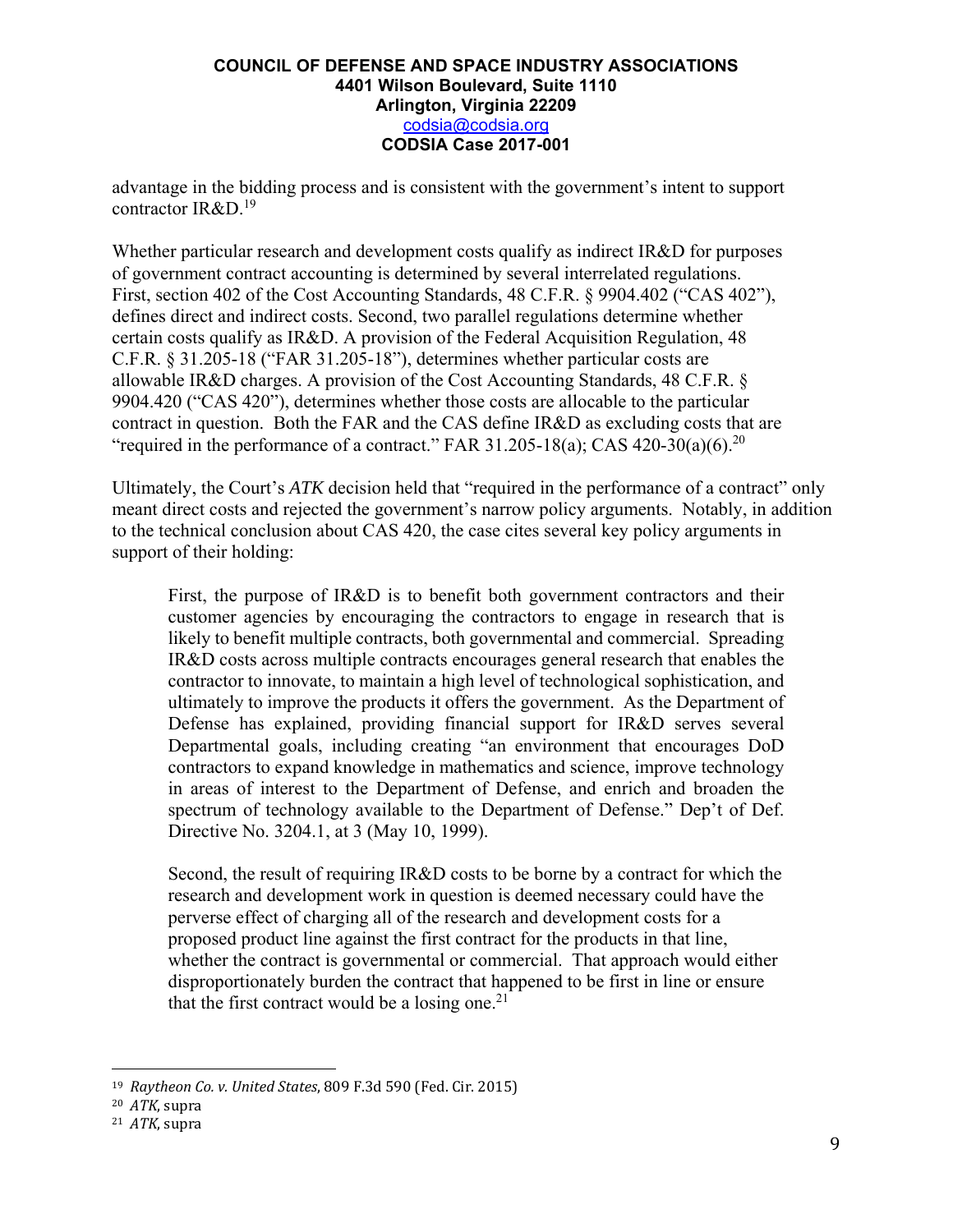The policy pronouncements in *ATK* are significant because they frame the issues for practical purposes: if contractors were not permitted to use IR&D to feed development across all contractor programs, and concurrently propose in new offers, the DoD would either have to fund all R&D themselves directly and by separate contracts over a long period of time, or in the alternative, pay all of the development costs for a specific program in the price of the first contract, which as the court notes, would likely be a losing proposition for any contractor pricing in that way, or completely unaffordable, thus defeating the purpose of IR&D cost policy.

The *Raytheon* holding then further confirmed that IR&D is:

"[R]esearch conducted by the contractor but not specifically for a particular government project. … Although such work is contract-independent, its fruits can actually help the contractor deliver the goods or services promised in a particular contract. When that is so, the cost of work implicitly needed for a particular contract, which otherwise might have been built into the price for that contract, may instead be treated as an IR&D cost . . . . The result is a "cost reduction" for the particular contract without compromising the contractor's ability to fulfill its promises in that contract."<sup>22</sup> (Emphasis added)

The *Raytheon* holding reinforced that properly categorized IR&D effort does not alter the contractor's commitment to perform a contract even though an IR&D project is not required by a contract. The DoD concern that contract efforts will be performed on IR&D is misplaced because current cost accounting rules prohibit that and there is no evidence that such behavior is common in the defense industry. While contractors focus their IR&D spend on projects with near and long term returns on investment and to fit developing technology into new offers, it does not mean that contractors would either abandon their subsequent contract obligations or their IR&D projects.

By its nature, the proposed rule also appears to devalue IR&D investments that provide near term, incremental improvements in technology, especially where they support multiple short term business ventures that a contractor/offeror may be pursuing in favor of stand-alone technology leaps. As a practical matter, when IR&D projects near completion, a contractor/offeror will begin to include those innovations in their proposals, since they are intended as advancing the state of the art and providing improved products as fast as possible to the warfighter. This approach has significant benefits to DoD since the latest innovation is made available to DoD at an affordable price in lieu of paying the full price of the IR&D in a single contract or completely funding the technology development on their own, as mentioned above. If DoD artificially adjusts a specific offer to include all of the IR&D investment costs made by contractors (if this can even be done on a real time transactional basis), the inflated price is almost sure to make the technology unaffordable and the offer non-competitive, thereby depriving DoD of the best available technology.

<sup>22</sup> *Raytheon, supra*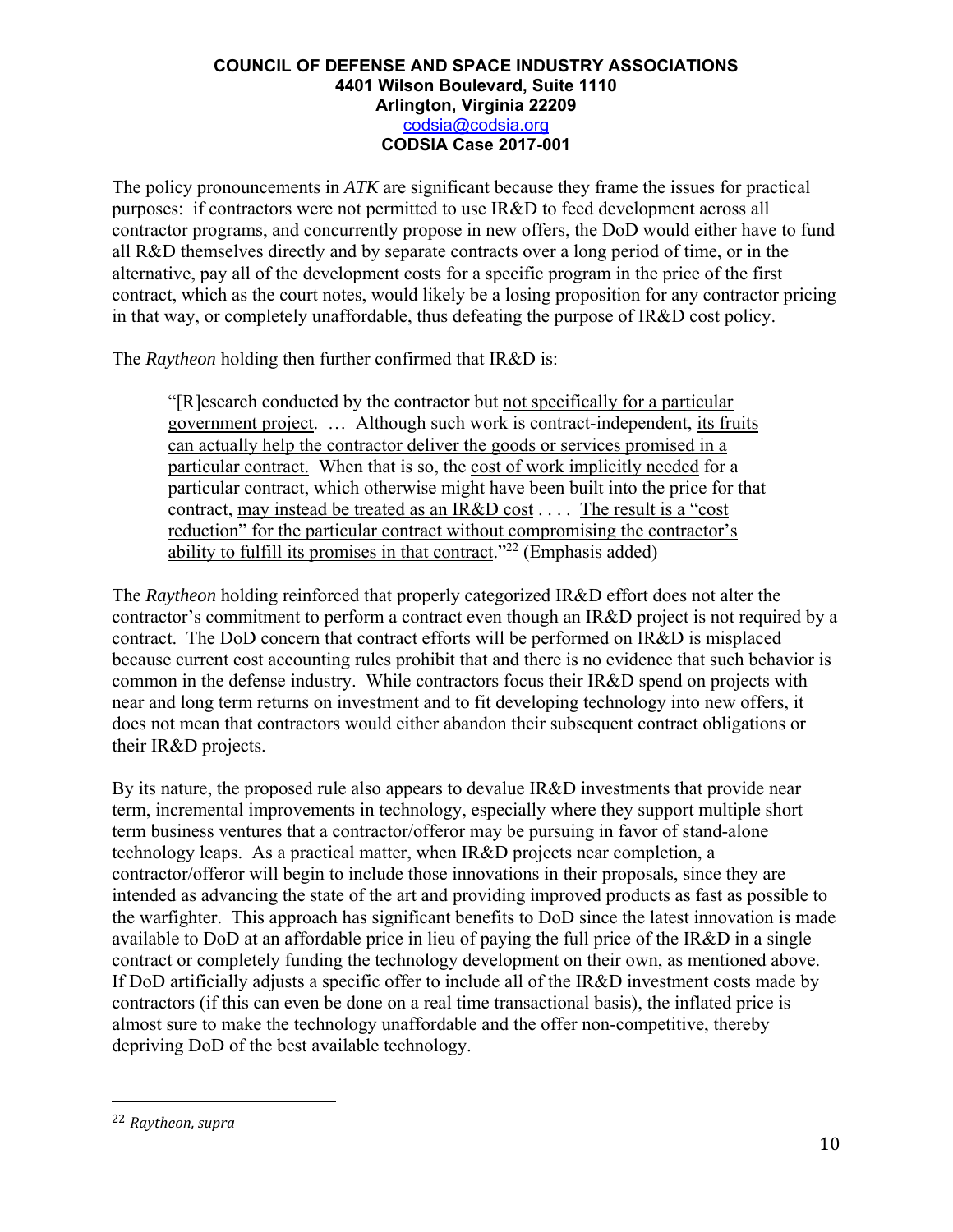IR&D expense policy has multiple and varied purposes, including those mentioned at length above. Its criticality to DoD technology innovation is obscured by arguments about whether DoD contractors invest in the right focus areas and, conversely, whether DoD, in the absence of providing accurate demand signals and/or of a secure and stable budget, has the authority to "direct" or "penalize" contractor IR&D investment through various procurement and oversight processes, and/or to force industry to invest in projects that they would not otherwise have done independent of those pressures because they would not have any application to their primary market.

The historical record, including legislative history and supporting case law through the current round of acquisition reform, leads to the conclusion that Congress and DoD have jointly chosen to encourage industry to invest IR&D spend in areas of interest to both industry and DoD, and to do so under the statutory parameters and constraints articulated in 10 U.S.C. 2372. There is nothing in the history of IR&D policy or law that could be construed as a demand that contractors should ever be directly or indirectly penalized in the competitive source selection process (such as envisioned in this rulemaking) for undertaking IR&D projects. Given that the policy has been highly successful since the creation of the CAS Board in 1970, it is unclear why the Department has chosen this moment in time to question its usefulness or legitimacy.

# **3. Specific Rule Comments**

The April 2016 CODSIA response to the February 2016 ANPR asked many questions that have not been addressed, either separately or in the proposed rule. Those issues are repeated here, along with questions about the terms proposed to implement the clause and policy:

- 1. How widespread is the use of IR&D to reduce the bid price on competitive proposals? What data exists that depicts the magnitude of the problem? The lack of the proper regulatory review handicaps industry attempts to understand the real scope of the problem.
- 2. Are there examples where DoD evaluated IR&D in source selections? If yes, what was the result? Did IR&D investment have any impact on the source selection process, for good or bad, in the eyes of the evaluators?
- 3. Why does DoD believe that industry is not investing in innovation or is using IR&D investment in violation of the regulations?
- 4. DFARS 215.305, Proposal Evaluation:
	- a. What is meant by "a price that is reduced due to reliance upon future Governmentreimbursed IR&D projects"? How are future projects to be valued?
	- b. How will a CO "adjust the total evaluated cost or price of the proposal to include the amount by which such investments reduce the price of the proposal"?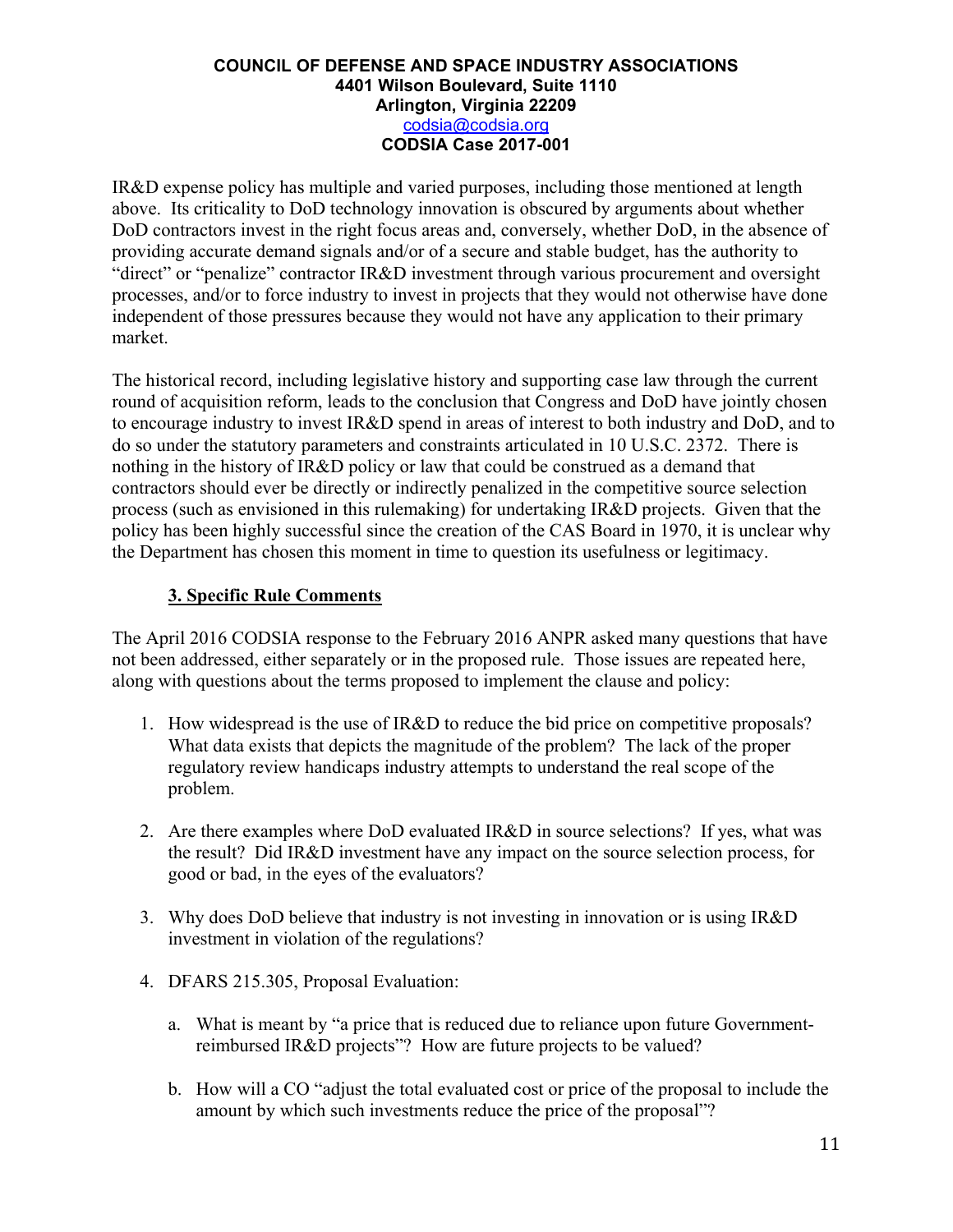- 5. DFARS 252.215-70XX, Notification of Inclusion of Evaluation Criteria for Reliance Upon Future Government-reimbursed IR&D Investments:
	- a. What is meant by "This solicitation includes price evaluation criteria that consider the Offeror's intended use of future Government reimbursed IR&D projects…"? How will these criteria manifest in a solicitation or in a proposal response? How does a contractor/offeror quantify the value of future Government reimbursed IR&D projects to address the criteria? Will there be some set of standard DoD price evaluation criteria for IR&D allocation purposes? How does a contractor/offeror determine the amount that the Government will reimburse as IR&D? Do these criteria differ from the amount CO's are required to reduce contractor/offerors proposals by in subsection (c)? How will PCO's be able to distinguish IR&D from other indirect costs closely corresponding to IR&D, such as B&P and selling costs?
	- b. What is the purpose of an offeror/contractor identifying IR&D for use in the performance of any contract, and what documentation will suffice for such a purpose? How could an offeror/contractor know in advance whether IR&D will be used in performance of a contract beyond a short period?
	- c. Is there some standard algorithm that a PCO would use to adjust an evaluated bid price to include future IR&D investment? Assuming offerors/contractors cannot pinpoint exact IR&D amounts for use in this process, will a PCO invent a numeric amount and/or how will this factor be calculated? How would such an amount withstand a sustainable protest? Will PCO's be trained in how to value future IR&D investments?
- 6. Will prime contractors be required to question subcontract IR&D indirect rates prior to submission of their proposal in order to align with the DoD approach here? How will PCO's value IR&D spend in an offer from a prime contractor with multiple subcontractors? Will multiples of the price evaluation factor be added to the proposed prime contract cost/price to account for all IR&D in the supply chain?
- 7. Will IR&D used for "risk reduction" be treated differently in the source selection additive process? If DoD favors technology leaps, will risk reduction investment be dismissed or determined to be unallowable cost?
- 8. How will IR&D program value be allocated to multiple different proposals that may hinge on the use of the technology attributed to the IR&D spend? Will all proposals submitted in response to MDAP or MAIS solicitations be burdened by the additive price factors by a DoD PCO? How will a share of IR&D contractor investment used for nonfederal contracts be taken into account? How will the necessary complex business models be constructed that will address this nuanced nature of IR&D to take into account impact over the life of the proposal being evaluated by the government?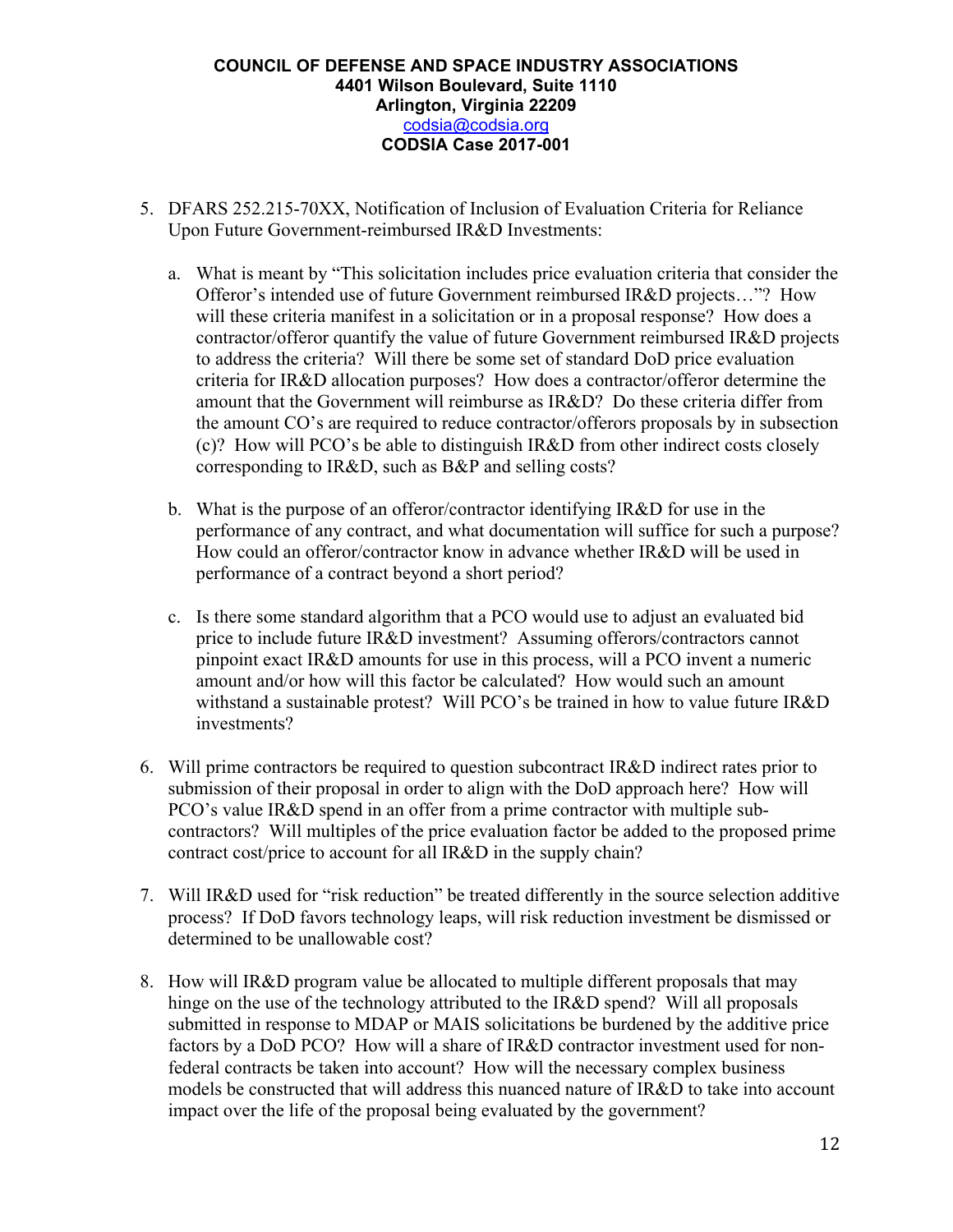- 9. Will this additive evaluation price factor be used in other than competitive solicitations or by PCO's trying to negotiate cost /price reductions in competitive source selections where effective competition does not occur?
- 10. Increased bid protest risk can be expected due to disputes over the price evaluation factor based on PCO estimates of future IR&D investment. It is reasonable to conclude from the body of bid protest "realism" case law that source selections based on highly subjective thinking by CO's about future value or arbitrarily derived models will not withstand a sustainable protest. This is because, like PCO projections about cost or price in those cases, the price evaluation factor envisioned here to value future IR&D investment will not be based on verifiable data.

## **4. Regulatory & Administrative Requirements**

## Applicability to SAT and COTS

CODSIA endorses the DoD position that the rules and clause should not apply at or below the Simplified Acquisition Threshold (SAT) nor to commercial or COTS items.

Executive Orders 12866, Regulatory Planning and Review, and 13563, Improving Regulation and Regulatory Review

CODSIA strongly disagrees that this proposed rule is not a significant regulatory action and recommends that DoD submit the proposed rule to the Office of Information and Regulatory Affairs (OIRA) in the Office of Management & Budget (OMB) for review of, and compliance with, the requirements for a "significant regulatory action." Those are defined in Executive Order (E.O.) 12866 as likely to result in a rule that may:

- 1. Have an annual effect on the economy of \$100 million or more or adversely affect in a material way the economy, a sector of the economy, productivity, competition, jobs, the environment, public health or safety, or State, local, or tribal governments or communities;
- 2. Create a serious inconsistency or otherwise interfere with an action taken or planned by another agency;
- 3. Materially alter the budgetary impact of entitlements, grants, user fees, or loan programs or the rights and obligations of recipients thereof; or
- 4. Raise novel legal or policy issues arising out of legal mandates, the President's priorities, or the principles set forth in this Executive Order.

The proposed rule meets the criteria for review. If implemented in its current form, the proposed rule would certainly impact contractor IR&D investment in DoD technology innovation and future warfighting; the ten largest DoD prime contractors alone have IR&D investments well over the \$100 million threshold, and likely significantly higher. Those investments would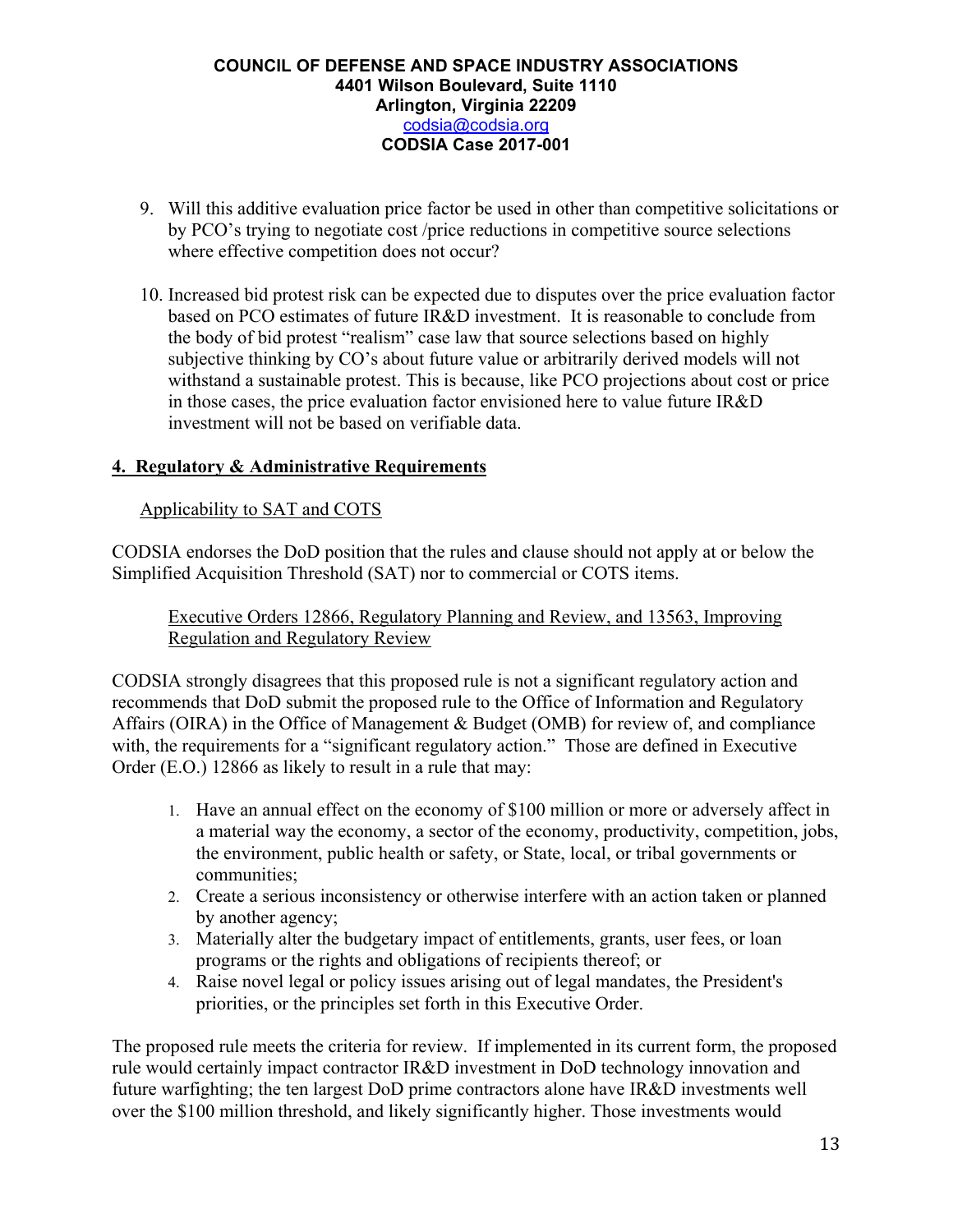materially affect the general economy, as well as the aerospace and defense sectors specifically, including impacts to the nation's workforce. The proposed rule is also inconsistent with the existing statutes governing the use of IR&D expenses and will lead to inconsistent regulatory approaches to IR&D in the FAR and DFARS.

E.O. 13563 amplifies the review principles in E.O. 12866 by encouraging agencies to coordinate their regulatory activities, and to consider regulatory approaches that reduce the burden of regulation while maintaining flexibility and freedom of choice for the public. E.O. 13563 requires agencies to quantify anticipated benefits and costs of proposed rulemaking as accurately as possible using the best available techniques, and to ensure that any scientific and technological information or processes used to support their regulatory actions are objective.

Considering the proposed rule meets the standard for review by OIRA, and that no cost/benefit analysis was conducted per E.O. 13563 because DoD classified the proposed rule as not significant, DoD should submit the decisional documents for review to OIRA and OMB prior to issuing any final rules. Ideally these actions should be performed long before any rule is published in the *Federal Register*.

# Regulatory Flexibility Act (RFA)

It is unclear whether the analysis required under the RFA is needed. However, it is not true that the rule will not have a significant economic impact on a substantial number of small entities. On the contrary, as described above, contractor IR&D investment is large. In addition, these contractors utilize or subcontract with many smaller entities to perform innovative work and also have both corporate and federal obligations to engage and subcontract with small and diverse businesses at every tier of their commercial and federal supply chains. In addition, companies are often required to contract or subcontract with small entities at levels of between 25% and 50% of corporate or federal contract spend. The statement that presumptively dismisses a need for the analysis "…because the cost, magnitude, and production requirements of such programs (MDAP/MAIS) are generally beyond the capability or capacity of small entities..." is patently incorrect. CODSIA recommends that the proposed rule should be reviewed further by both DoD and the SBA Chief Counsel for Advocacy to determine whether an RFA analysis is warranted.

## **5. Conclusion**

CODSIA sees this rulemaking as having significantly broader implications about IR&D cost allowability and allocation, research and development contracting, source selection, competition policy, and other acquisition issues than DoD has expressed in the rulemaking process. For a rule that could have a substantial impact on IR&D investment decisions, it is disappointing that DoD has not presented any data whatsoever that demonstrates the depth and breadth of the problem they are trying to resolve that made this rulemaking necessary in the first place. Most importantly, the rule results in the effective directing by DoD of IR&D investment decisions of contractors in violation of existing statutes.